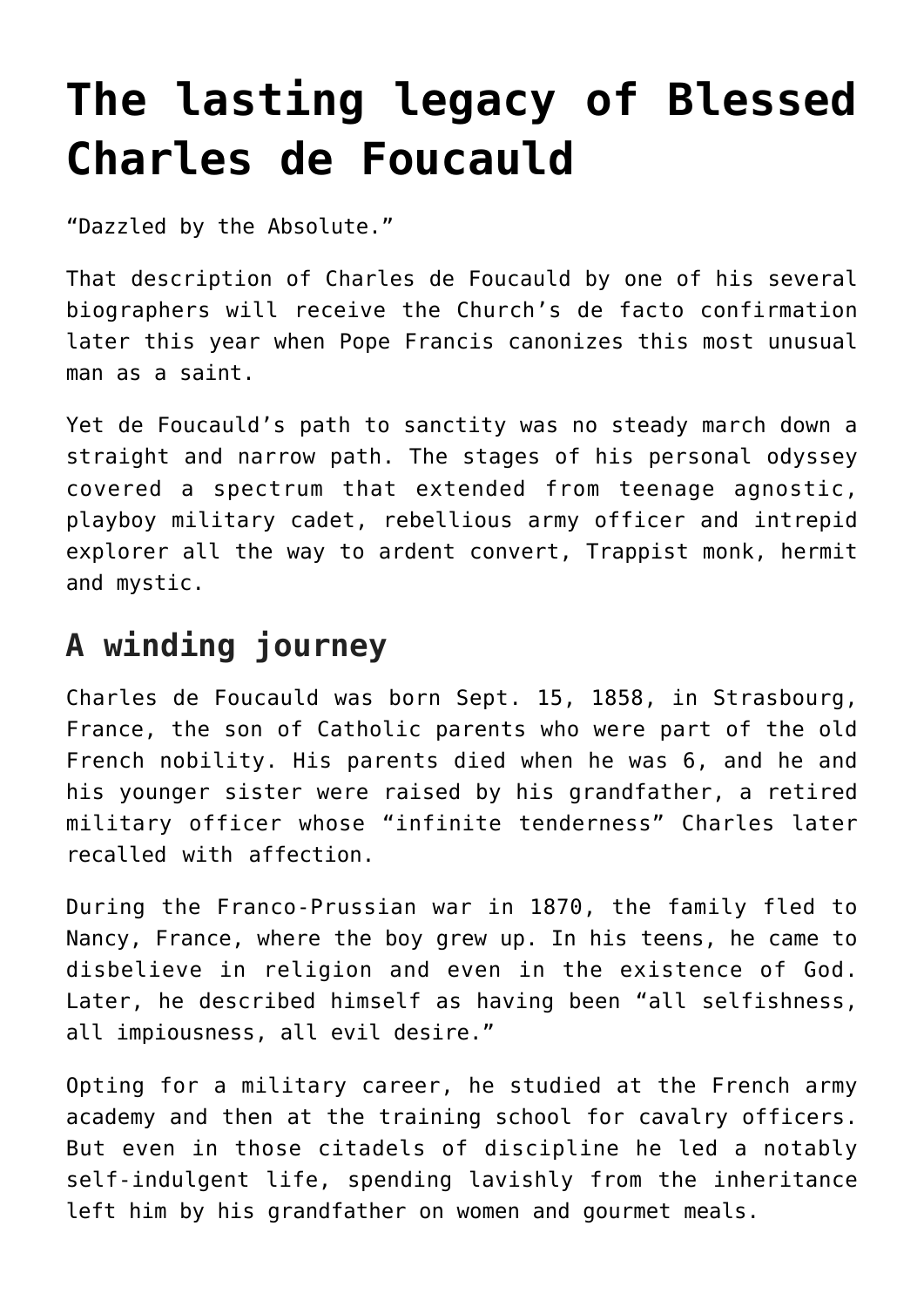When his regiment went to Algeria in 1881, Second Lieutenant de Foucauld disobeyed his commanding officer and brought his mistress with him, leading to his suspension from the army. But after fighting broke out, he returned to active duty and performed in exemplary fashion as an officer in the field.

Finding peacetime army life a bore, however, he resigned. In 1883-84, with his life frequently at risk, he explored a large swath of southern Morocco. The result was a widely praised book, *Reconnaissance au Maroc*, on the geography and culture of a little known region that earned him a gold medal from the Geographic Society of Paris.

#### **Second Miracle**

On May 26, Pope Francis signed the decree approving a second miracle credited to the intercession of Blessed Charles de Foucauld, paving the way for his canonization. The miraculous healing took place in late 2016 — the 100-year anniversary of de Foucauld's death. A carpenter helping to restore the chapel at a Catholic high school in Saumur, France, fell more than 50 feet and was impaled by the foot of a bench that had been turned over. According to a report by Aleteia, doctors were adamant that falling from such height and being impaled generally cause organs to "explode." With a part of the bench still stuck inside him, the man reportedly got up and walked away. He was hospitalized for just six days and returned to work within two months.

Returning to France restless and uncertain about the direction of his life, he began thinking seriously about the Faith he had abandoned. Then, at Mass in a Paris church on Oct. 30, 1886, he experienced a profound conversion.

After that, there was no looking back. "As soon as I came to believe there was a God," he said, "I understood that I could not do otherwise than live only for him."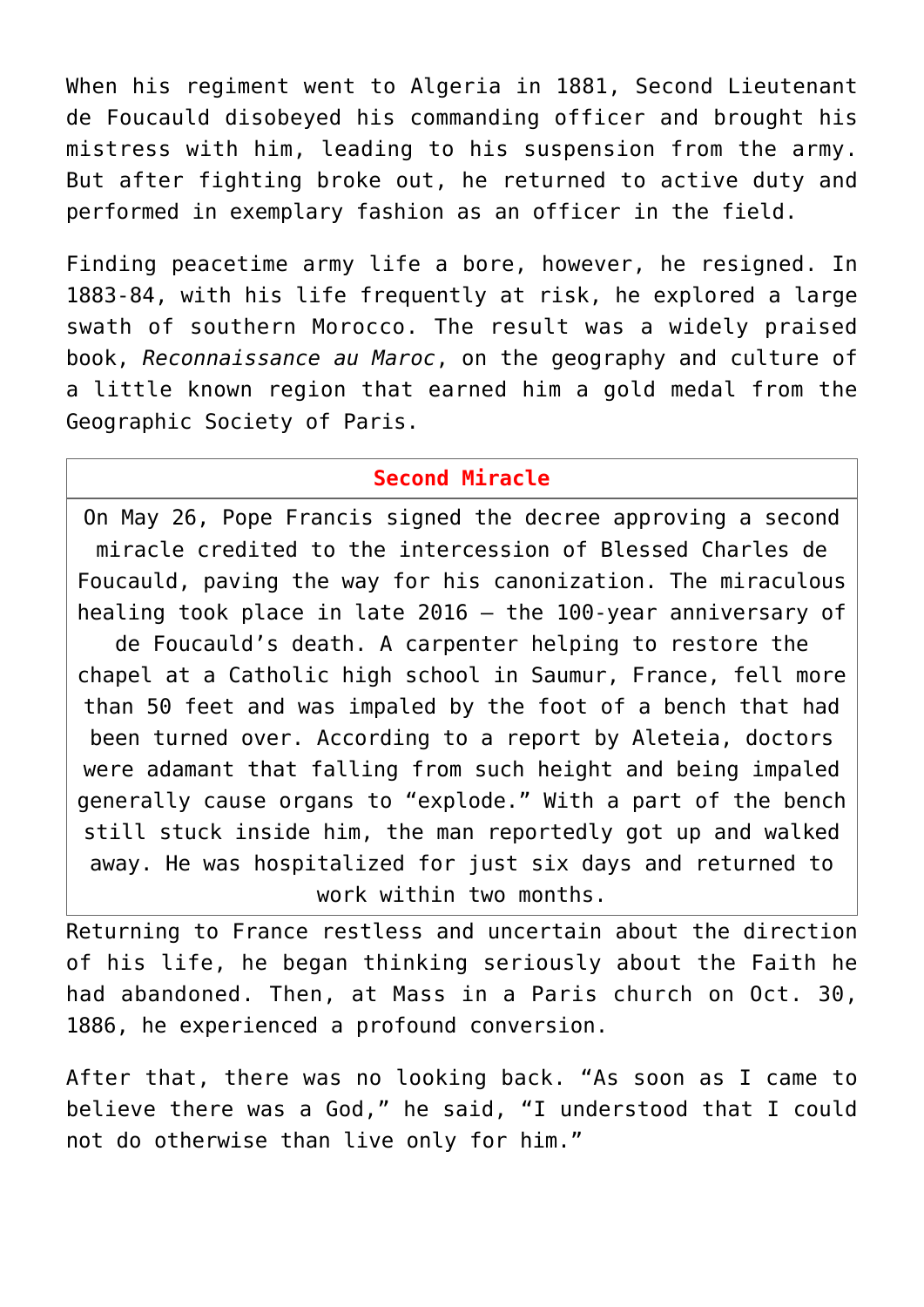## **Finding his vocation**

First he tried the Trappists, but, finding life at a French monastery too easy going for him, he transferred to an impoverished monastery in Syria. Meanwhile, the idea that he had a different calling kept gnawing at him, and in 1897, released from his vows by the Trappists, he traveled to the Holy Land and in Nazareth became a hermit-handyman living in a hut outside a convent of Poor Clare nuns.

Already, de Foucauld was dreaming of a new religious order, the Little Brothers of Jesus, combining monastic life with extreme poverty and asceticism. In 1901, he received ordination as a priest. A year later he wrote, "I am collapsing under the weight of all my blessings, of the vision of what I should be, of the vision of the good that I should do and of the good that would be done were I to be sanctified."

But where? His search led him to Algeria and finally to Tamanrasset, a remote hamlet where the poorest of the poor lived on the edge of the Sahara, the vast desert whose stark beauty enraptured him. In his hermitage there he prayed, offered Mass, gave food and medicine to the locals and worked on a dictionary of the language of the Tuaregs, a nomadic people of the Sahara. The book was published after his death.

By now de Foucauld had given up on the idea of evangelizing by preaching. His way was to be the way of example. "On seeing me," he explained, "people should say to themselves, since this man is so good, his religion must be good."

### **'I give it to you, Lord'**

Even so, he considered French colonialism, then in its heyday, a potential vehicle for evangelization, while also criticizing it as he often found it. In the years France had ruled Algeria, he wrote a friend, "There has been so little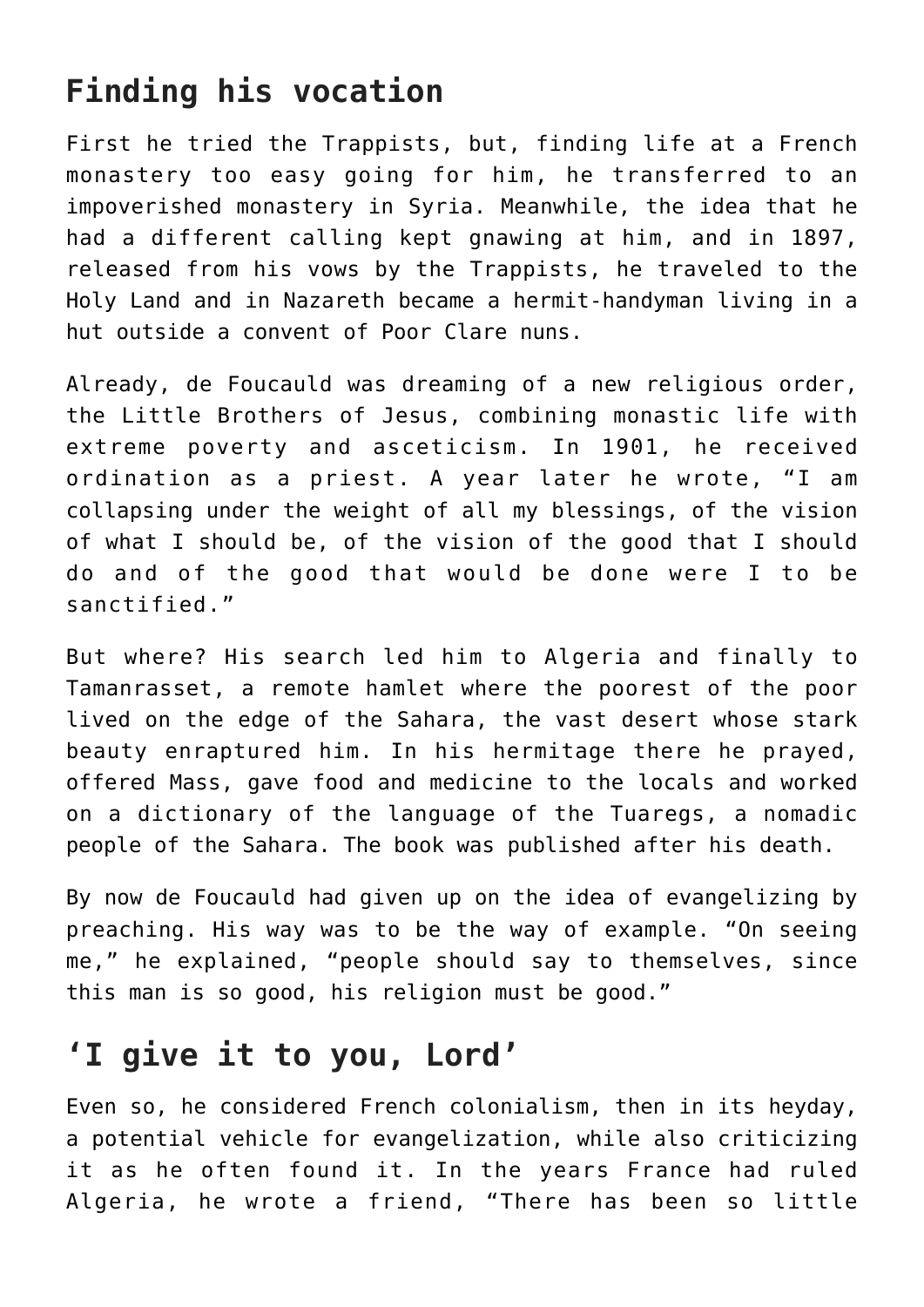attention to saving Muslim souls that it could be said there has been no attention. Or to governing them well," he added. "If France does not govern her colony better, she will lose it, and these people will slip back into barbarism, and the hope of Christianizing them will be lost for a very long time."



The hermitage of Charles Foucauld, built in 1911, is located on the Assekrem in the Hoggar mountains of southern Algeria. Patrick Gruban/Wikimedia Commons

On Dec. 1, 1916, marauders entered Tamanrasset after nightfall and seized Father de Foucauld, intending to hold him for ransom. But a nervous teenager, set to guard him, shot him to death instead.

At the time of his death, he considered himself a failure: no converts except one old woman who looked to him for support, no candidates for his religious order, no lasting achievement of any kind. Yet today there are more than a dozen religious congregations and associations inspired by him, while numerous books and articles have been published on his life and thought.

Pope St. John Paul II declared him "venerable" in 2001; Pope Benedict XVI pronounced him "blessed" in 2005, and this past